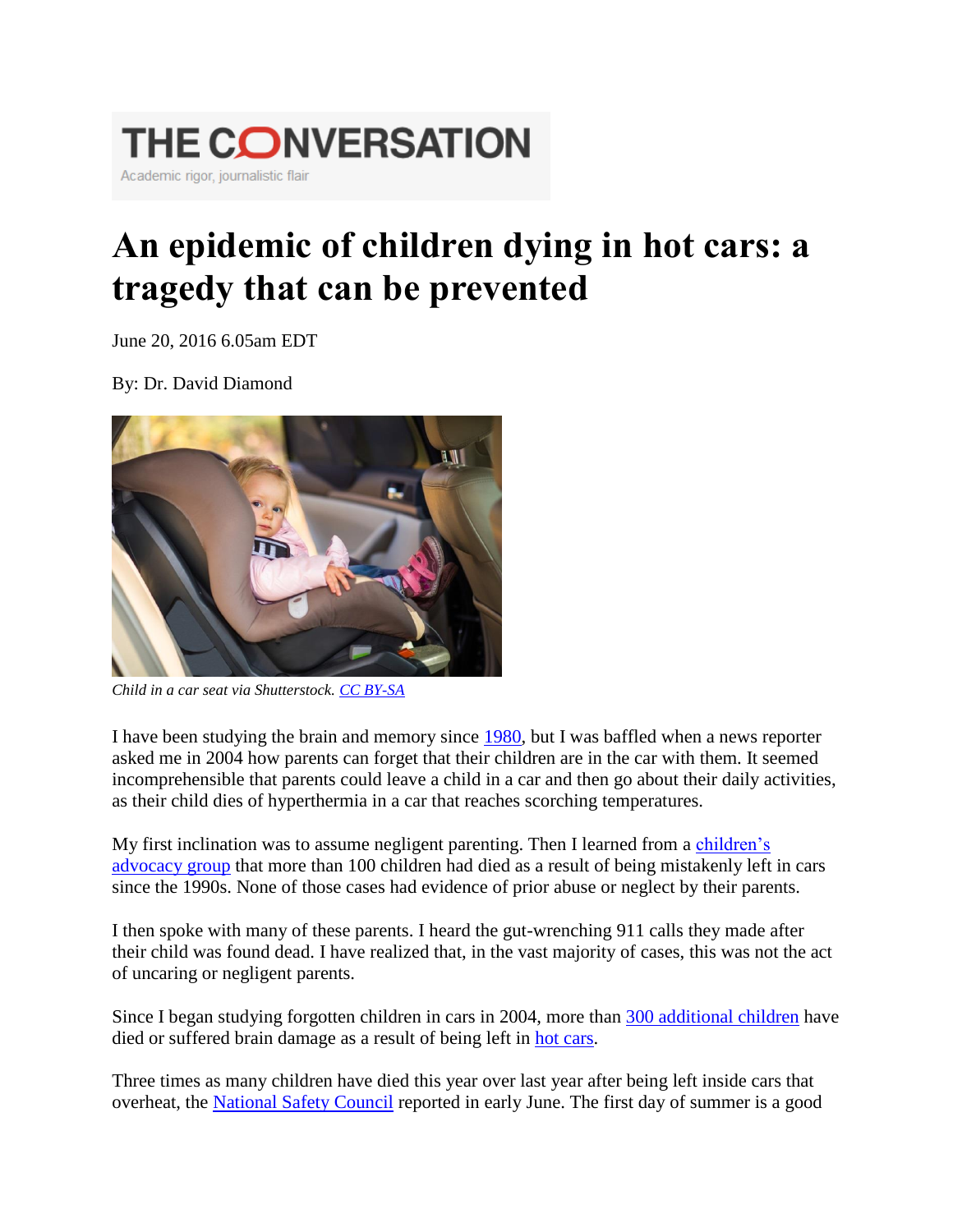time to remind ourselves about the dangers of children being left in parked cars – and also to examine what causes and what can possibly prevent these tragedies.



## **Memory systems of the brain compete**

*The brain's memory centers. Author provided, Author provided*

As a neuroscientist, I have studied this phenomenon from neurobiological and cognitive perspectives. I have interviewed parents, studied police reports, served as an [expert witness](http://www.buckslocalnews.com/articles/2010/03/30/the_advance/news/doc4ba7ef0b6347f321983405.txt?viewmode=fullstory) in civil and criminal cases and contributed to [media segments](https://www.washingtonpost.com/lifestyle/magazine/fatal-distraction-forgetting-a-child-in-thebackseat-of-a-car-is-a-horrifying-mistake-is-it-a-crime/2014/06/16/8ae0fe3a-f580-11e3-a3a5-42be35962a52_story.html) and [documentaries](http://www.cnn.com/2014/07/03/us/hot-car-deaths/) on the topic.

Based on my research and my expertise, I have developed a hypothesis as to how this tragedy occurs. This type of memory failure is the result of a [competition between the brain's "habit](http://www.ncbi.nlm.nih.gov/pubmed/12457750)  [memory" system and its "prospective memory" system](http://www.ncbi.nlm.nih.gov/pubmed/12457750) – and the [habit memory system prevails.](http://www.nature.com/nature/journal/v414/n6863/abs/414546a.html)

[Prospective memory](http://www.psych.wustl.edu/learning/McDaniel_Lab/Prospective_Memory.html) refers to the planning and execution of an action in the future, such as planning to take a child to daycare. [Habit memory](http://www.news-medical.net/news/2005/07/27/12074.aspx) refers to tasks that involve repetitive actions that are performed automatically, as in routinely driving from one location to another, such as from home to work.

Prospective memory is processed by two brain structures, the [hippocampus,](http://www.human-memory.net/types_episodic.html) which stores all new information, and the [prefrontal cortex,](https://cns.utexas.edu/news/understanding-the-prefrontal-cortex) which is essential to making plans for the future. The hippocampus provides access to one's awareness that a child is in the car. The prefrontal cortex enables a parent to plan a route, including the plan to bring their child to the daycare, rather than to drive straight to work.

The habit brain memory system is centered on the [basal ganglia,](http://www.nature.com/nrn/journal/v7/n6/full/nrn1919.html) which enables people to perform repetitive tasks automatically. Examples of habit memory abound in our daily lives, including tasks such as riding a bike or tying shoelaces. It also applies in regard to children unknowingly left in cars. When we repeatedly drive along a fixed route, as between home (or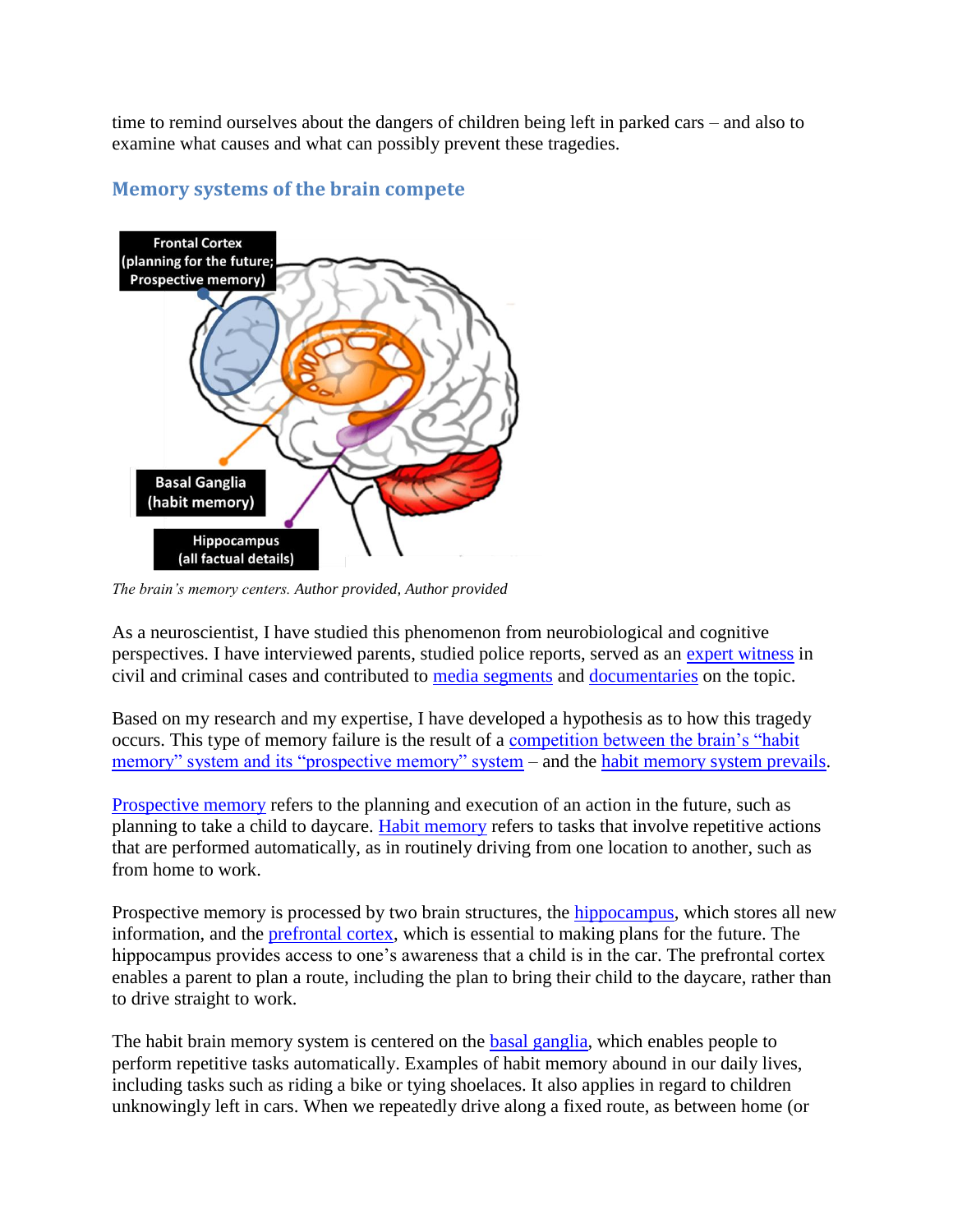other typical start locations) and work, habit memory can supersede plans stored in our prospective memory.

A suppression of prospective memory caused by the dominance of the brain's habit memory system is an almost daily occurrence. It happens, for example, when we forget to interrupt a drive home to stop at the store for groceries. In this case, the habit memory system takes us directly home, suppressing our awareness (prospective memory) that we had planned to stop at the store.



*Sticky notes offer a low-tech solution. Author provided, Author provided*

The magnitude of prospective memory failures, however, is not always so benign as forgetting to buy groceries. There are documented examples of memory-related tragedies: pilot memory failures are a significant threat to [flight safety,](http://airlinesafety.com/editorials/PilotsAndMemory.htm) [police officers forget their loaded guns in public](http://www.cnn.com/2015/05/21/politics/capitol-police-leave-guns-in-bathroom-stalls/)  [restrooms](http://www.cnn.com/2015/05/21/politics/capitol-police-leave-guns-in-bathroom-stalls/) and [service dogs have died of hyperthermia after they were forgotten in cars.](http://dogtime.com/trending/15924-police-dog-left-in-hot-car-dies)

Therefore, our flawed prospective memory puts those we love at risk. This is especially true when we assume that precautions are not necessary because such tragedies happen only to negligent parents. The evidence is clear that this assumption is wrong.

## **Change in routine, stress contribute to lapses**

Although each case is different, the cases tend to share factors in common that contribute to children being left in cars: a change in the parent's routine that leads him or her to follow an alternate, but well-traveled, route; a change in how the parent interacted with the child during the drive, such as when a child might have fallen asleep en route; and a lack of a cue, such as a sound or an object associated with the child – for example, a diaper bag in plain view.

Typically, there was a choice point during the drive where the parent could go to daycare or to another a destination (usually work or home). At that choice point the parents report having lost awareness that the child was in the car.

Parents who have forgotten their children in cars often report stressful or distracting experiences before or during the drive. Many also report sleep deprivation.